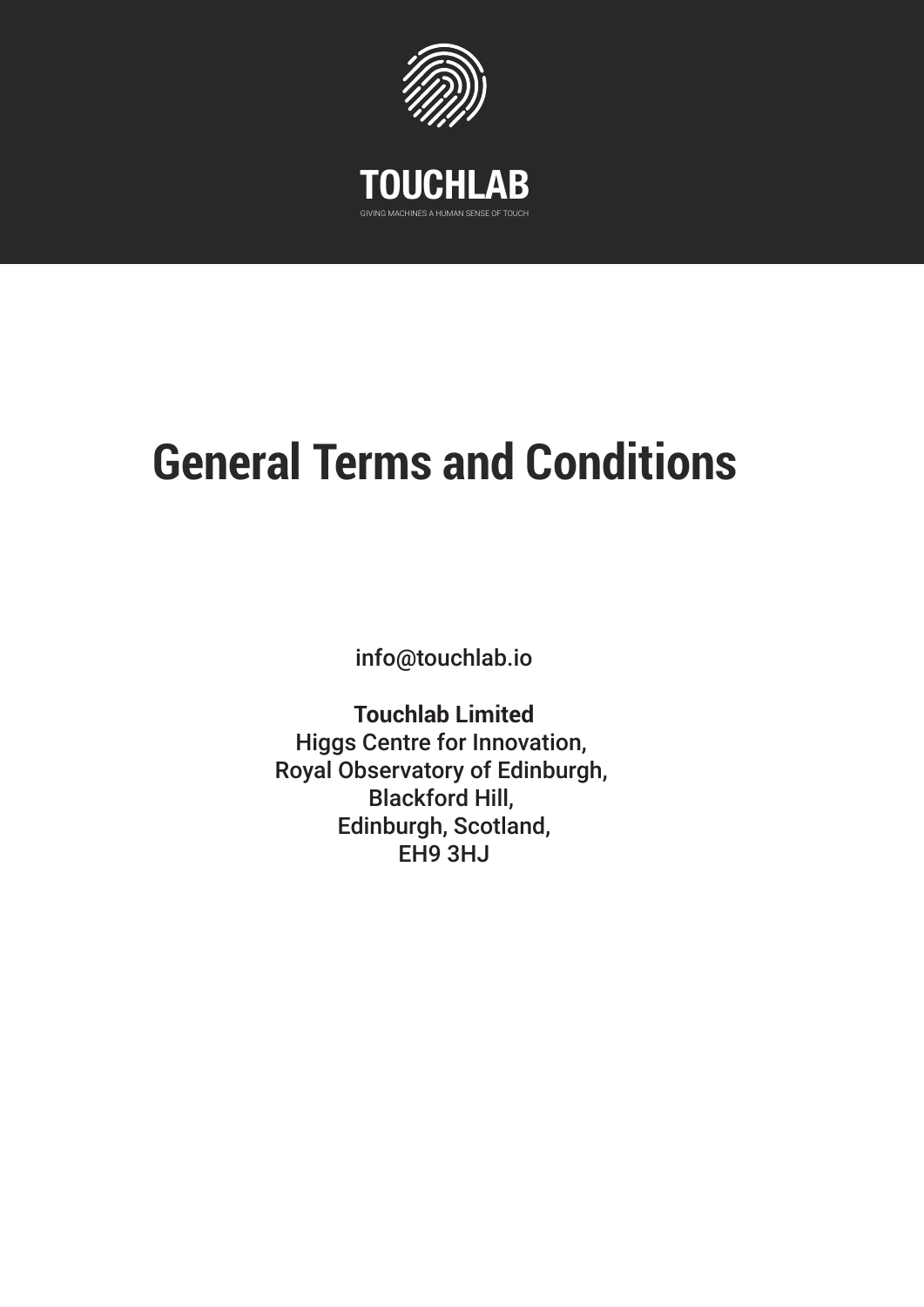General terms and conditions

1. Scope of Application/Binding Period

1.1 These General Terms and Conditions (hereinafter referred to as "GTC") apply to business relations between Touchlab and its customers. Authorities or other public institutions are also considered to be businesses in the sense of these general terms and conditions, provided that they act exclusively under private law and in the exercise of a commercial activity when the contract is concluded.

1.2 Touchlab offers customers services in connection with the provision of touch and force, sensing sensors, based on the Touchlab propriety technology eDermis, Triaxial and Shear sensors (hereinafter "Touchlab" sensors). The contractual services consist in detail of:

1.2.1 The sale of equipment such as Touchlab sensors, samples, connections, adapters, kits, etc. (hereinafter referred to as Touchlab hardware).

1.2.2 The provision of standard software for reading out and controlling the equipment via terminal devices (hereinafter referred to as Touchlab software.

1.3 According to a separate agreement, Touchlab also renders services for customers in the area of hard- and software development ("Work Services") or other development, consulting and training services ("Services"). For Work Services, the "supplementary Provisions for Work Services" of these GTC. Insofar as these GTC do not contain any suitable provisions for services, the statutory provisions shall apply.

1.4 The Contract content in detail always depends on the offer documents prepared by Touchlab and accepted by the customer (hereinafter referred to as "Offer"). In case of contradictions between the offer and the GTC, the offer takes precedence.

1.5 Touchlab provides its services on the basis of these GTC. Terms of the customer do not apply, even if Touchlab has not expressly objected to them. Acceptance of the services by the customer is considered acceptance of the GTC of Touchlab and waiver of the GTC of the customer. Other conditions are only binding if Touchlab has accepted them in writing: in addition, Touchlab's GTC apply.

1.6 Touchlab may change these GTC at any time. The customer will be notified of the change by e-mail. If the customer does not object to the changes within four (4) weeks after receipt of the message, the changed provisions shall be deemed to have been accepted by him.

1.7 Touchlab shall be bound by an offer for one month from the date of submission of the offer, unless another period is specific in the offer.

# 2. Services of Touchlab

2.1 The nature and scope of the services of Touchlab sensors, other Touchlab equipment and software, as well as the approved environment of use are stated in the respective product documentation, supplemented by the user manual, unless otherwise agreed.

2.2 Touchlab Sensors are delivered including a user manual: the user manual can be made available to the customer electronically at Touchlab's discretion.

2.3 Unless otherwise agreed, the Touchlab sensors and other Touchlab equipment will be put into operation and used by the customer. All other services provided by Touchlab at the customer's request (in particular application preparation, instruction, training and consulting) will be remunerated on time and material basis.

2.4 The risk shall pass to the customer directly ex works (EXW, Incoterms 2010).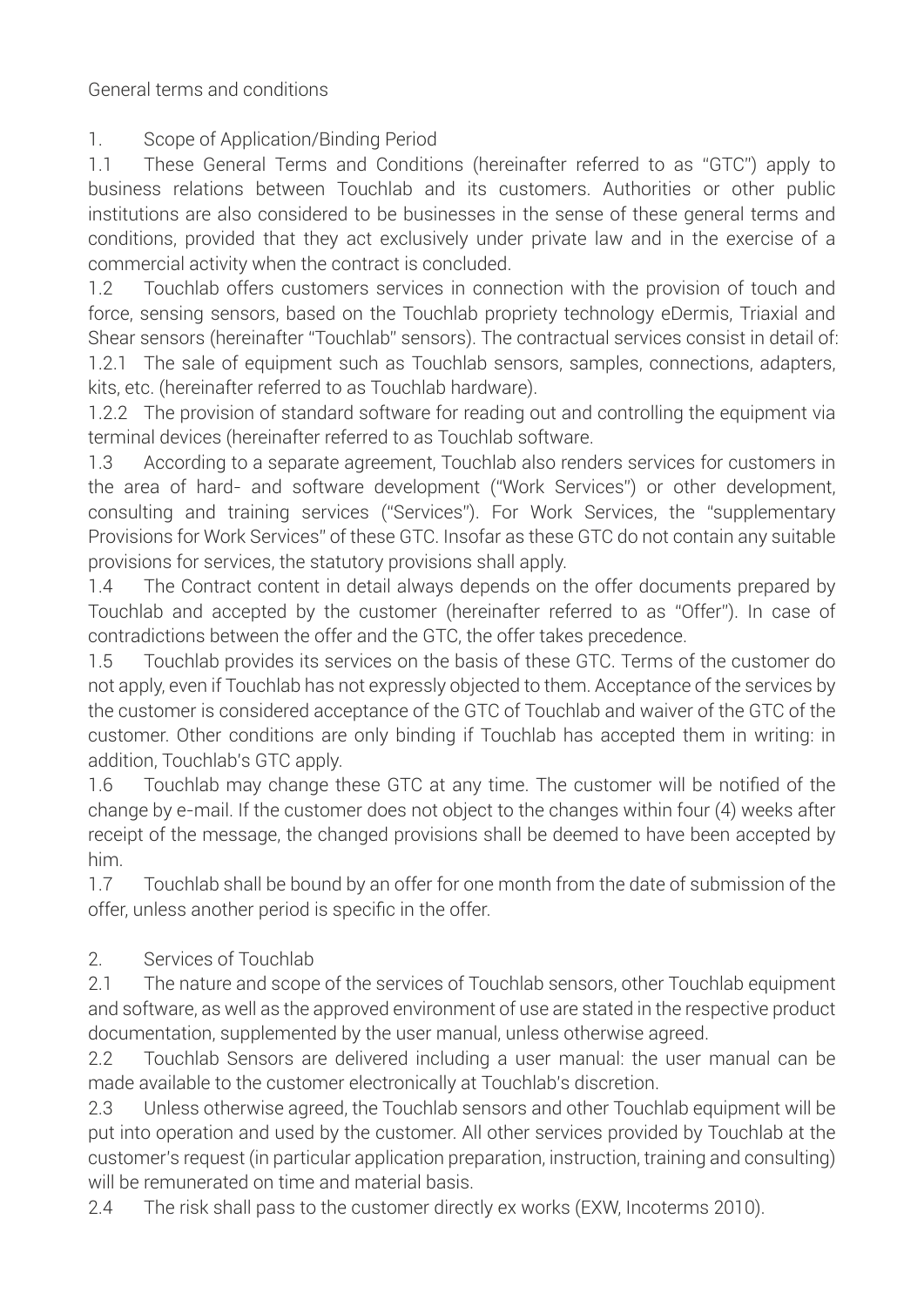2.5 The customer observes the following performance restrictions with regard to any development kit Touchlab products, or samples of Touchlab (hereinafter referred to as "Touchlab -Kits"):

2.5.1 Touchlab -Kits are development samples, i.e., the design of the product has not yet been completed and tested by Touchlab. Parts of the Touchlab -Kits may be partially or completely non-functional and may deviate from the published product specifications.

2.5.2 Touchlab-Kits are intended exclusively for product and/or software developers working in a research and development environment to facilitate the evaluation of feasibility, experiments or scientific analysis. Touchlab-Kits and their respective contents are not end products.

2.5.3 Neither Touchlab -Kits nor their respective content may be used for reliability testing, in a marketable end product or in the manufacture of a marketable end product.

2.5.4 Touchlab -Kits are engineering samples and have not been tested for FCC and/0r CE conformity.

2.5.5 Touchlab -Kits are not intended for consumer purchase. Touchlab -Kits may only be used by the customer and may not be resold, distributed, leased, rented or otherwise transferred.

2.5.6 Touchlab accepts no responsibility for the consequences of the use of Touchlab -Kits by the customer contrary to the provisions of this section 2.5 or for the infringement of parents or other rights of third parties which may result from the use in combination with a technology developed or added by the customer.

2.5.7 The development kits and samples, accessories and packaging should be sorted for environmentally friendly recycling. Do not dispose of the device in household waste!

2.5.8 If the customer uses Touchlab -Kits without authorisation (contrary to the terms in this clause 2.5 and the limitations provided in the respective documentation), he will compensate Touchlab for damages resulting from this.

## 3 Conclusion of Contract

3.1 The product descriptions in the Touchlab online shops do not represent bending offers from Touchlab. They serve to provide a binding offer by the customer.

3.2 The customer can submit the offer either via the online order form integrated in the online shop, by telephone, via online contact form, or via e-mail. A legally binding contractual offer with respect to the services and/or goods contained in the shopping cart is created when the Customer has placed the desired goods and/or services in the virtual shopping cart, has gone through the ordering process, and has confirmed by clicking the corresponding button.

3.3 Touchlab can accept the offer within seven days,

By sending the customer an order confirmation in writing or in text form, whereby the receipt of the order confirmation is decisive, or

- By sending the customer a request for payment, or

By delivering the ordered goods to the customer, whereby the receipt of the goods by the customer is decisive.

3.4 After conclusion of the contract due to the submission of an offer via the online offer form, the contract text is saved by Touchlab and sent to the customer in text form after the customer's order has been sent. Beyond that, Touchlab does not provide access to the contract text.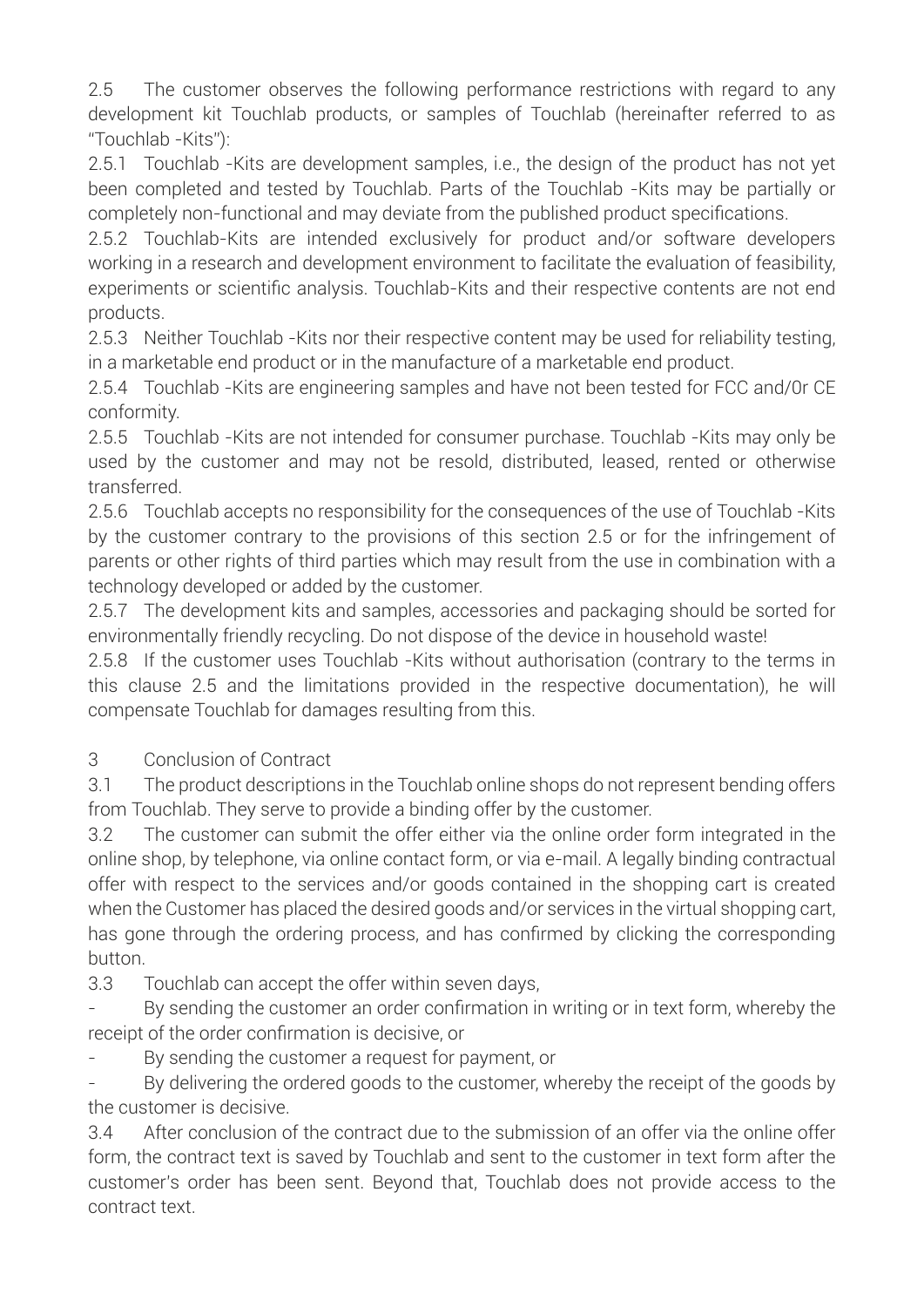3.5 Before submitting a binding order via Touchlab online order form, the customer can recognise and correct possible input errors by carefully reading the information provided.

3.6 Only the Touchlab language is available for the conclusion of the contract. In. case of contradictions between the Touchlab text and the English version, the Touchlab text takes priority.

3.7 Contact and order processing are usually carried out by e-mail. The customer must ensure that the e-mail address provided by the customer for order processing is correct so that e-mails from Touchlab can be received. When using SPAM filters, the customer has to ensure that all e-mails can be delivered by Touchlab and third parties commissioned by Touchlab.

3.8 If special conditions have been agreed upon, they do not apply to simultaneously running out future contractual relationships with the customer.

#### 4 Prices and Terms of Payment

4.1 The prices quoted in the offer are in £ sterling pound plus the statutory value added tax applicable at the time of performance and without deductions.

4.2 The prices are valid for three months after conclusion of the contract. Thereafter, Touchlab can pass on an increase of the list price by its suppliers to the customer at the latest one week before delivery. The customer may withdraw from the contract until delivery, but at the latest within one month after notification of the price increase, if the price increase exceeds 5%.

4.3 Invoices are due for payment 14 days after receipt of invoice. In case of doubt, invoices shall be deemed to have been received three working days after the invoice date.

4.4 Deliveries to countries outside the United Kingdom may incur additional costs for which Touchlab is not responsible. These costs are to be borne by the customer, unless otherwise agreed. These include, for example, import taxes or duties (e.g., customs duties\_ or costs for the transfer of money by credit institutions. This also applies if the delivery is made to a country of the European Commission by the customer makes the payment from a country outside the European Commission.

4.5 As soon as a Touchlab account receives the equivalent value of a payment, it is considered as received.

4.6 Touchlab reserves the ownership and rights to be granted to Touchlab sensors and other Touchlab equipment until full payment of the prices owned. Furthermore, Touchlab retains ownership until all its claims from the business relationship with the customer has been fulfilled.

4.7 Touchlab is entitled to prohibit the customer from further use of the services for the duration of the customer's default payment. This right can only be asserted by Touchlab for a reasonable period of time, usually a maximum of 6 months. This does not constitute a withdrawal from the contract. 449 paragraph 2 BGB remains unaffected.

4.8 If the customer or his customers return the services, the acceptance of the services does not constitute a withdrawal from the contract, unless Touchlab has explicitly declared the withdrawal. The same applies to the seizures of the reserved goods or rights to the reserved goods by Touchlab.

4.9 If the customer does not settle a due claim in whole or in part by the contractual payment date, Touchlab can revoke agreed payment terms for all claims. Touchlab is also entitled to perform further services only against advance payment. The advance payment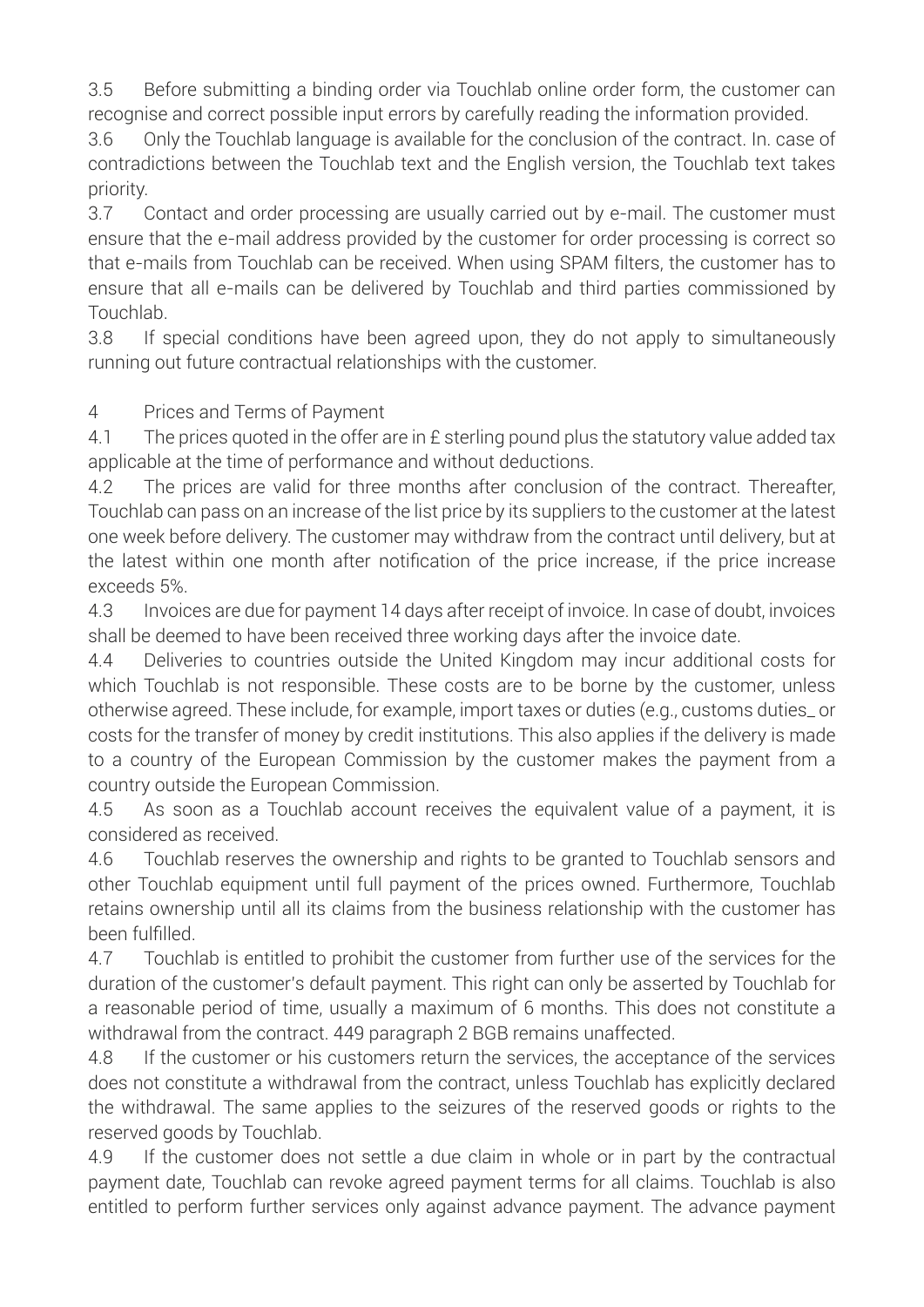must cover the respective accounting period or  $-$  in case or one-time services  $-$  their remuneration.

# 5 Terms of delivery and shipping

5.1 Unless otherwise agreed, goods shall be shipping to the delivery address indicated by the customer in his offer.

5.2 Touchlab is entitled to make partial deliveries, as far as this is reasonable for the customer.

5.3 Touchlab reserves the right to withdraw from the contract in the case of incorrect or improper delivery by its own suppliers. This only applies in the case that Touchlab has concluded a concrete transit transaction with the supplier with due diligence and is not responsible for the non-delivery. In case of non-availability or only partial availability. Touchlab will inform the customer immediately and refund the customer's already paid consideration without delay. Touchlab will make all reasonable efforts to procure the goods.

## 6 Copyrights and rights of use

6.1 Upon full payment of the agreed prices, the customer is entitled to the non-exclusive right to use the Touchlab software for an unlimited period of time.

6.2 The customer will only use the Touchlab software for his internal business purposes. He may not rent, lend, sublicense, transfer to third parties for use or copy the Touchlab software or authorise the copying of the Touchlab software neither in parts not as a whole. Neither the Touchlab software, except in the cases expressly permitted here.

6.3 The customer shall not make the Touchlab software accessible to third parties without the prior written consent of Touchlab. There is no entitlement to the granting of consent to make the alphanumeric identifiers, trademarks and copyright notices.

6.4 Any supplementary program code (e.g., patch, update) which is made available, to the customer for the purpose of troubleshooting shall be considered a component of the Touchlab software provided and shall be subject to the conditions of these GTC unless otherwise agreed.

6.5 In all cases in which the customer's rights of use end, existing copies of the Touchlab software must either be destroyed by the customer against proof or returned to Touchlab. In the case of a permitted transfer of the software to affiliate companies or third parties, the customer will assure Touchlab in writing that all parties involved will comply with these obligations. Legal storage obligations remain unaffected by this.

6.6 As far as the Touchlab software contains "Open Source Software" or adaptions of this software, the customer will receive rights of use according to the relevant license conditions for this software (e.g., "MIT License"), which deviate from clause 6.1. Both parties shall observe these license conditions.

## 7 Defects as to quality

7.1 Touchlab guarantees that the Touchlab Sensors and other Touchlab equipment (hereinafter referred to as "products") correspond to the agreements according to clause 2.1 when used in accordance with the intended use.

7.2 The customer only has claims for defects if reported defects are reproducible or otherwise verifiable by the customer.

7.3 If the customer is entitled to claims for defects, he shall initially only have the right to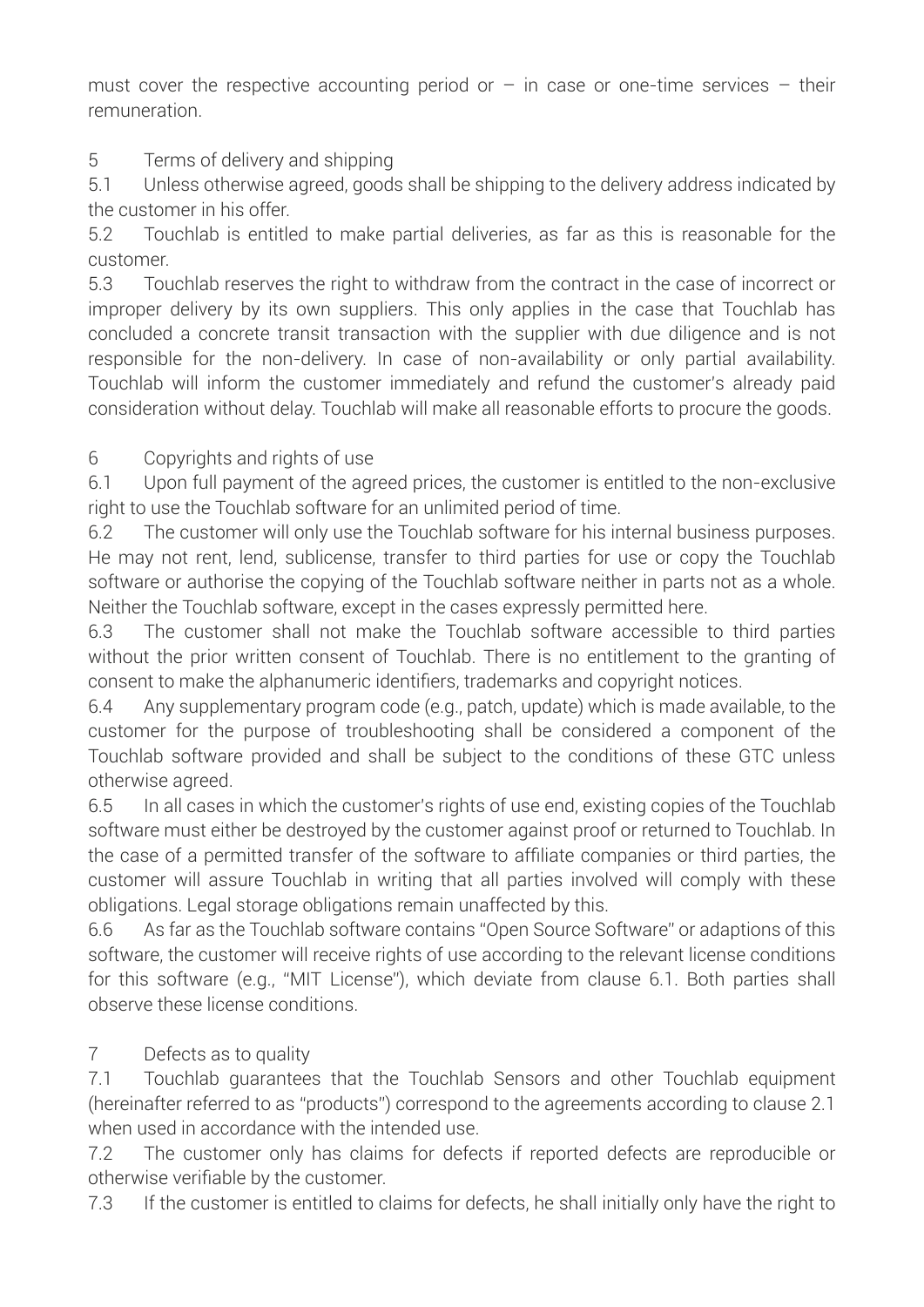subsequent performance within a reasonable period of time. The supplementary performance includes, at the discretion of the Touchlab, either repair or replacement. The interests of the customer will be taken into account appropriately in the choice. The ownership of parts, which are exchanged due to a supplementary performance, is transferred to Touchlab.

7.4 If the supplementary performance fails or if it cannot be carried out for other reasons, the customer can reduce the remuneration, withdraw from the contract and/or  $-$  under the conditions of clause  $9 -$  demand compensation for damages or expenses. The customer shall exercise his right to choose with regard to these defect claims within a reasonable period of time, as a rule within 14 calendar days after the customer has become aware of his right to choose.

7.5 If the customer withdraws from the contract, Touchlab will take back the products and repay the prices paid by the customer minus the usage possibilities granted to the customer, as most the usual sales value of the products at the return.

7.6 Claims for supplementary performance and reduction shall become statute-barred twelve (12) months after the beginning of the statutory limitation period. This period shall not apply if the law prescribes longer periods, fraudulent concealment of the defect or non-compliance with the quality guarantee. Legally required notifications of defects have become statute-barred. If the notice of defect was unjustified, Touchlab is entitled to demand compensation from the customer for expenses incurred.

8 Rights of the customer in case of defects of title

8.1 Touchlab guarantees that no copyrights of third parties are violated by the Touchlab software when used by the customer according to the contract. This warranty requires that the customer informs Touchlab immediately in writing of any third-party rights asserted against him and leaves the legal defence and settlement negotiations to Touchlab. The customer shall support Touchlab free of charge to a reasonable extent, in particular by providing Touchlab with the necessary information. Legal obligations of the customer to give notice of defects remain unaffected. Rights in this sense are only those that the third party is entitled to in countries in which the customer uses Touchlab's software according to the contract.

8.2 Touchlab is liable for the infringement of patent rights of third parties by the contractual use Touchlab sensos within the scope of clause 11.4.

8.3 If the customer cannot use Touchlab's equipment in accordance with the contract due to a conflicting right of a third party, Touchlab can, at its own discretion, either (a) change the work result so that the right of the third party is no longer infringed, or (b) provide the customer with the necessary authorisation to use the work result. The customer's self-execution or the involvement is excluded. Clause 9 applies to the claims for damages by the customer.

8.4 The customer is not entitled to claims due to defects of title if Touchlab equipment has been modified after acceptance by the customer or third parties, unless the customer proves that the infringement is not the result of rights resulting from a combination of Touchlab equipment with services or products of third parties that are not subcontractors of Touchlab.

## 9 Liability

9.1 Touchlab is liable without limitation for damages caused by gross negligence or intent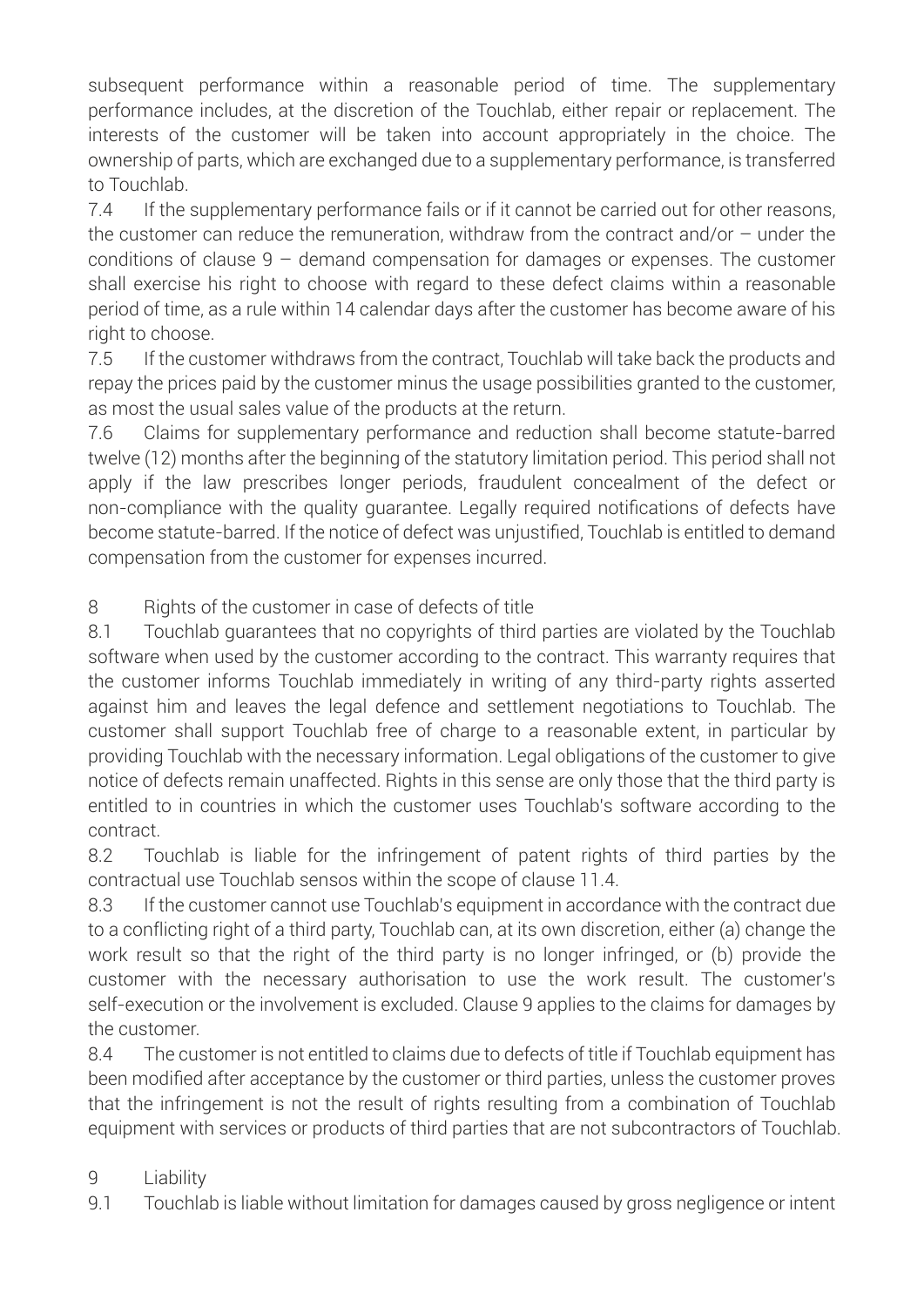on the part of Touchlab, its legal representatives or vicarious agents. Touchlab is also liable without limitation for damages resulting from culpable injury to life, limb or health.

9.2 Touchlab shall only be liable in cases of breach of essential contractual obligations, the breach of which endangers the purpose of the contract and on the fulfilment of which the customer could reply to a special degree (so-called cardinal obligations), even in cases of simple negligence. This liability is limited to the compensation of damages, which were typically foreseeable at the time of conclusion of the contract. A further limitation of liability for all cases of slight negligence to the respective offer volume can be agreed individually in the offer. In addition, in cased in which products are provided to the customer free of charge for test purposes, Touchlab's liability of Touchlab for loss of profit, lack of savings and image damage is excluded in any case.

9.3 In cases of slightly negligent liability, the liability of Touchlab for loss of profit, lack of savings and image damage is excluded in any case.

9.4 If information, software or documents is provided free of charge – as e.g., in the case of open source software – Touchlab shall not be liable for legal and material defects of the information, software and documentation, in particular for their correctness, freedom from errors, freedom from property rights and copyrights of third parties, completeness and/or applicability. This shall not apply in the event of fraudulent concealment of the defect, non-compliance with the guarantee of quality, injury to life, health or freedom and in the event of an intentional or grossly negligent breach. A change in the burden of proof to the disadvantage of the customer is not associated with the above provisions.

10 General Provisions

10.1 Touchlab is entitled to use the customer or his brand/logo as a reference for the purpose of presentation on the company website or in brochures. Any further use e.g., as a showcase or best-practise example, shall only take place with the customer's consent.

10.2 The customer shall be responsible for observing the import and export regulations applicable to the deliveries or services. In particular those of the USA. In the case of cross-border deliveries or services, the customer shall bear any interest, fees and other charges incurred. The customer will handle legal of official procedures in connection with cross-border deliveries or services on his own responsibility, unless otherwise expressly agreed.

10.3 The assignment of rights or obligations of the customer arising from the contract  $-$  in particular assignments and pledges - to third parties is excluded without the prior written consent of Touchlab.

10.4 The offsetting by the customer is only possible with an undisputed or legally established counterclaim.

10.5 Amendments and supplements to this contract must be made in writing. This shall also apply to any cancellation or waiver of the written form requirement. The parties agreed that the written form shall also be deemed to have been complied with if signed declarations are sent by fax to the fax numbers provided by the parties for communications within the scope of this contract. Unless otherwise agreed, all other communications in connection with the performance of this agreement may be sent by e-mail (to the e-mail addresses provided by the parties for such purposes). Oral agreements and transmission by telephone, however, are not sufficient.

10.6 The legal relationship between the parties shall be governed exclusively by United Kingdom law. Place of jurisdiction is Scotland.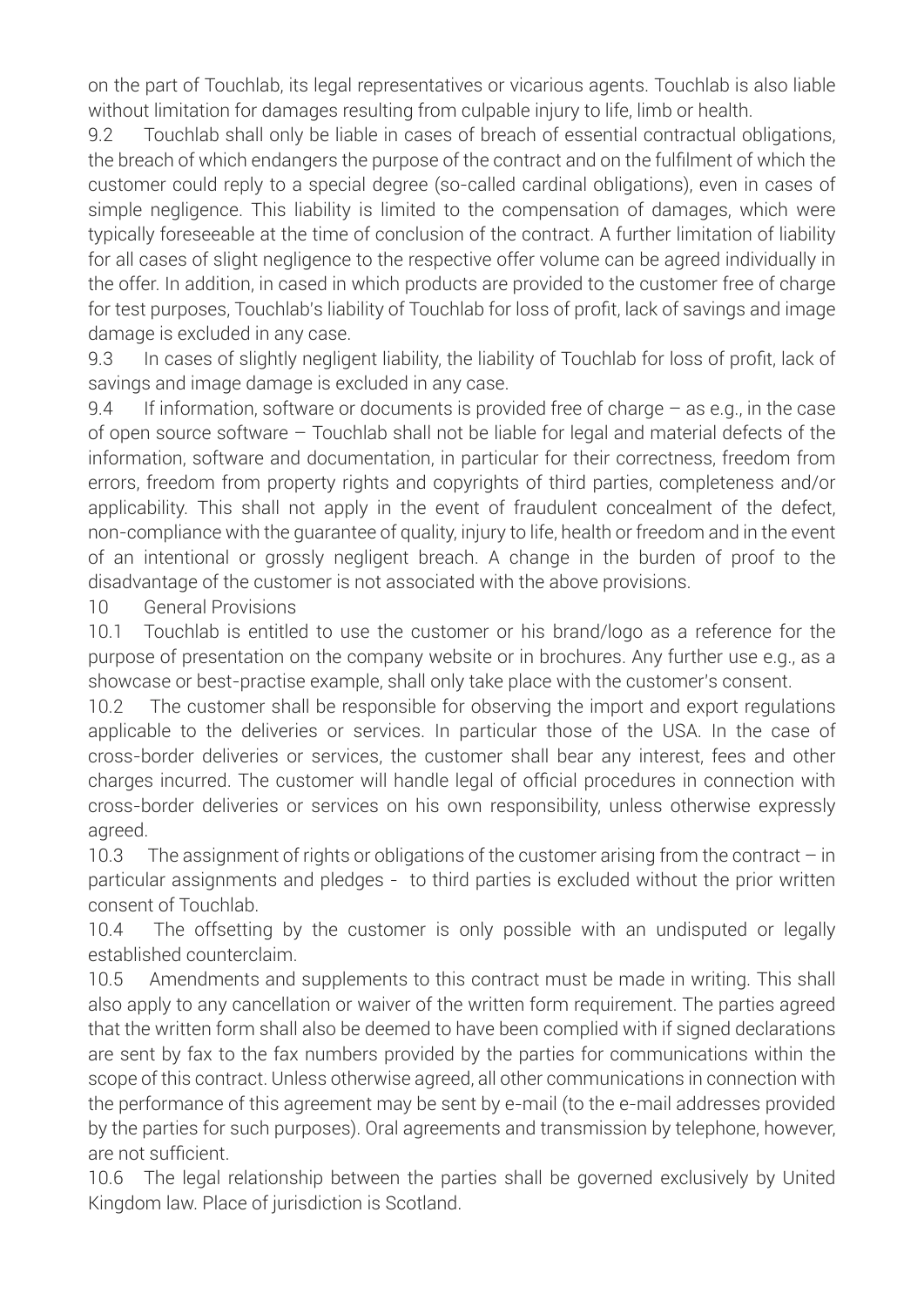Supplementary provisions for work performance

## 11 Scope of work performed

11.1 Touchlab renders the work services as agreed in the offer documents and other performance descriptions which become part of the contract (e.g., specifications).

11.2 Touchlab uses carefully selected own employees or third parties as subcontractors with the necessary qualifications to perform the work. Touchlab is entitled at any time to replace own employees or third parties with comparable qualifications and experience. If these employees have been communicated to the customer by name. Touchlab will inform the customer about the replacement.

11.3 The agreed remuneration only covers the scope of services documented in the offer documents. Additional services shall be charged separately on the basis of the agreed or customary market prices, unless they are unremitting and commercially insignificant auxiliary services. If the service description in the offer documents contains unintentional gaps or ambiguities, Touchlab is entitled to adjust the service description accordingly at its reasonable discretion.

11.4 The parties agreed that an application-specific Freedom to Operate research is to be carried out within the scope of the project with regard to all contents of the customer and Touchlab that are included in the project. The costs arising from this are to be borne by the customer. If, as a result of the freedom to operate research, an infringement of industrial property rights cannot be excluded when the customer uses the contents introduced into the project by Touchlab in accordance with the contract, then clause 8.3 applies.

12 Duties of the customer

12.1 The customer acknowledges his obligations to cooperate as a prerequisite for the provision of services by Touchlab and thus at his contractual obligation.

12.2 The customer names, in writing, a contact person for Touchlab and an address and e-mail to make the necessary decisions for the customer or to bring them about immediately. The contact person ensured good cooperation with the contact person at Touchlab.

12.3 In particular, the customer shall immediately make and notify Touchlab of decisions incumbent upon him regarding project implementation and project content and shall immediately examine Touchlab's suggestions for changes. If this is not possible for him, he will contribute to immediate escalations. The customer is responsible for the control of his employees.

12.4 The customer shall provide Touchlab with all technical and other documents and information necessary for the successful execution of the project in due time.

12.5 If the customer does not fulfil a duty or obligation, does not fulfil it properly or is late and Touchlab is therefore unable to perform its services in accordance with the contract, the agreed execution deadlines shall be extended in accordance with the delay plus a reasonable period for resuming the work. Touchlab will additionally invoice the customer for the additional costs caused by this, in particular for extended provision of the personnel or material resources employed, at the agreed rates.

# 13 Acceptance

13.1 Work performances / trades to be produced by Touchlab are subject to acceptance. Results or services are not subject to acceptance. In the offer it can be described that defined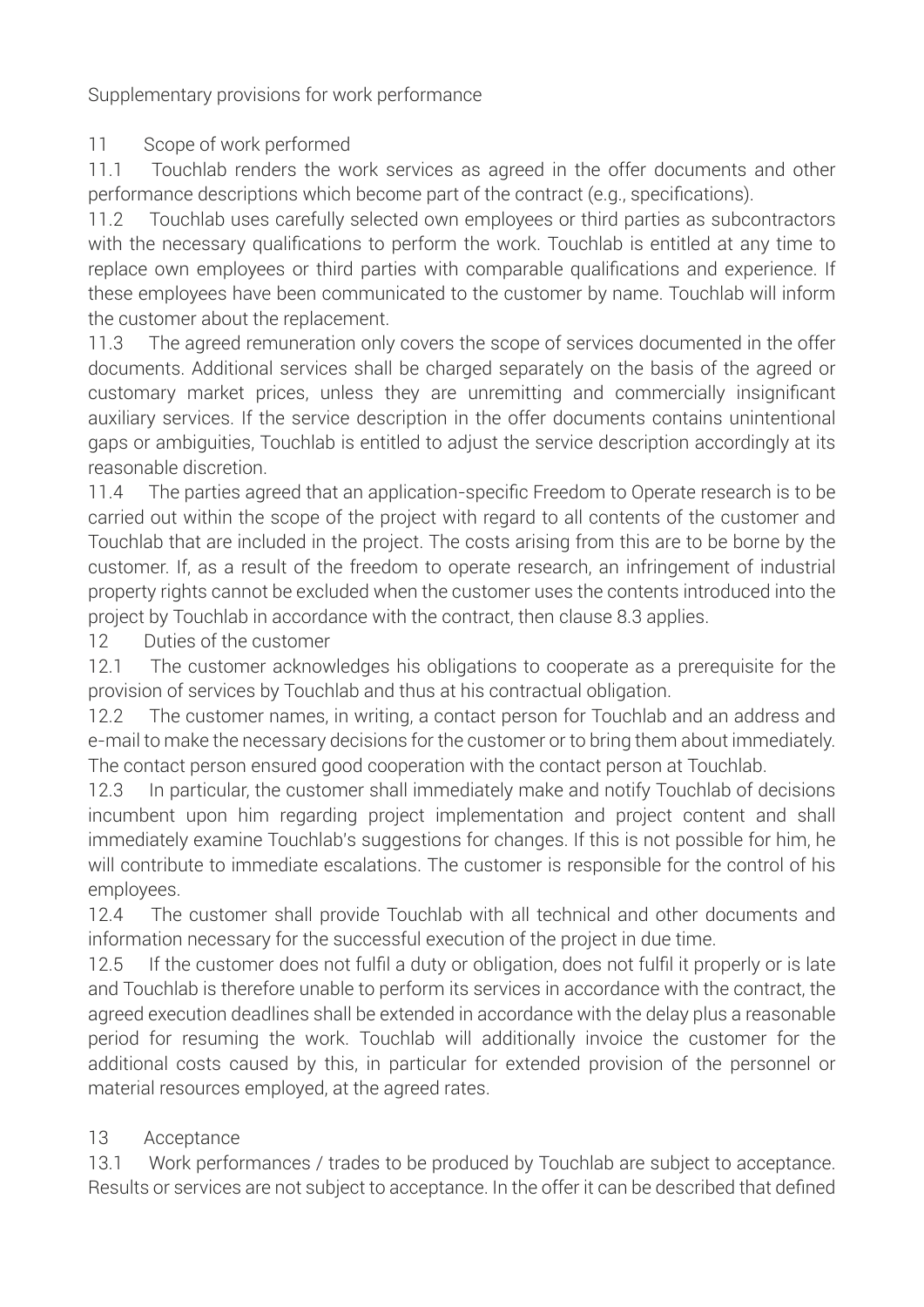partial results of work performances are accepted separately (real partial acceptance). Accepted partial results are the basis for the continuation of the work: they are not covered in any right to withdraw from the contract. The subject of a separate acceptance in this respect is merely the contractual interaction of these partial performances with other results (integration).

13.2 Touchlab shall make the trades available to the customer for acceptance after completion. Unless otherwise agreed, the customer must declare acceptance of the trades within five (5) working days after provision if the trades created do not have any defects that prevent acceptance in the sense of the following regulations.

13.3 In the case of trades involving software, the parties shall agree on the course and scope of the acceptance test at the beginning of the performance of the contract. For the performance of the acceptance test, the customer must provide test data and the test results expected by him in good time before the provision of the trades in the form specified by Touchlab in the offer documents and create the agreed technical prerequisites. Touchlab is entitled to participate in the acceptance test and to inspect the test results.

13.4 Defects preventing acceptance are defects of classes 1 and 2 according to the following definition:

13.4.1 Class 1 defects are deviations which result in the trade or a central part of it being unusable for the customer (example: frequent unavoidable system crashes).

13.4.2 Class 2 defects are deviations which result in significant restrictions on the use of important functions of the trade which cannot be circumvented for a reasonable period of time acceptable to the customer (e.g., incorrect application results; errors in reports).

13.4.3 Class 3 defects are all other deviations.

13.5 The parties shall assign the deviations found during the acceptance test to the defect classes by mutual agreement. The result of the acceptance test including the defects that have occurred and their classification shall be fully documented by the customer in an acceptance report within the acceptance period. If the customer has rightfully refused acceptance Touchlab will remedy the documented defects preventing acceptance. Then the necessary parts of the acceptance test will be repeated.

13.6 Trades shall be deemed accepted as soon as they are used productivity by the customer, or he has not handed over a list of defects within fourteen (14) days after handover of the trades in which at least one defect preventing acceptance is listed. If the customer desires design changes after handover of the trades or other project results, which do not involve a notification of defects. Touchlab will endeavour to take these wishes into consideration at a later date. Clause 11 (3) of these GTC shall apply in this case.

#### 14 Rights of use of the customer

14.1 Touchlab grants the customer a temporally and spatially unlimited simple right of use for his internal business purposes for the result of the work performances (hereinafter jointly referred to as "work results") created for him. Touchlab grants this right to the customer subject to full payment and acceptance. The customer is entitled to transfer the right to companies affiliated with him in the sense of Touchlab or to grant them a simple right of use to the work results.

14.2 Until complete payment and acceptance of the work results, the customer has the right to test the work results as agreed; this does not include the right for operative use (according to section 14.1). This right to test shall expire if the Customer is in fault of payment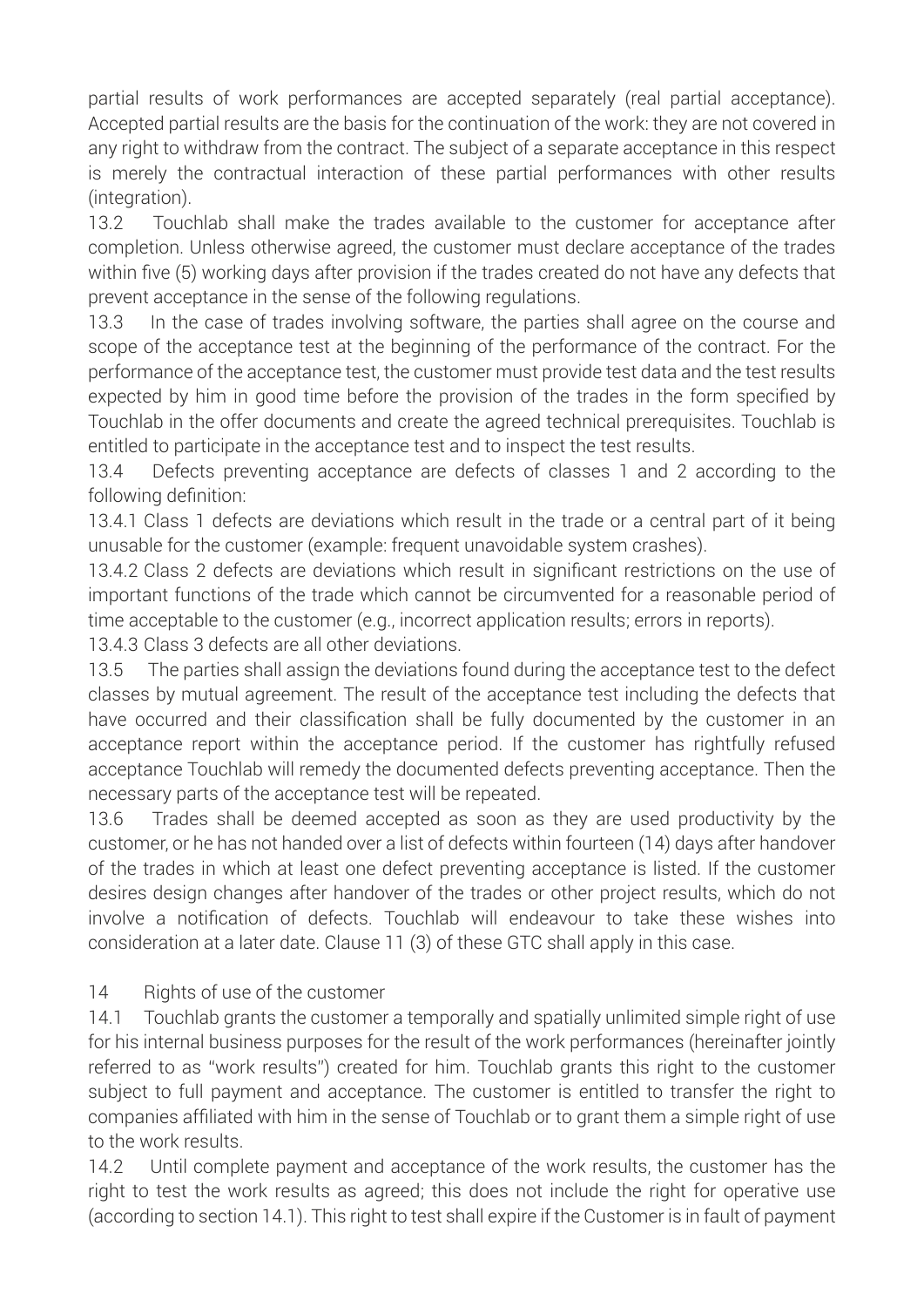for more than thirty (30) days. A separate reminder by Touchlab is not necessary for this.

14.3 Item 14.1 does not apply to standard products which are part of the work result. Standard products are the Touchlab software as well as products or solutions of third parties which are subject to own license conditions. This includes work results that contain "Open Source Software" or adaptions of this software. Both parties agree to comply with these license terms. The customer's right to the standard products shall be governed exclusively by their license terms.

14.4 The granting of rights according to clause 13.1 does not apply to materials or solutions existing at Touchlab (hereinafter "Touchlab IP"), including the changes and additions made to them. Touchlab retains all rights to Touchlab IP at all times. The rights of use granted to the customer for the Touchlab IP included in the work results are determined by the contractual purpose in which both parties are based. The isolated use of Touchlab IP is excluded.

14.5 Touchlab is in any case entitled to use the work results, including the know-how acquired during the performance of the services, in particular the concepts, procedures, methods and intermediate results on which the work results, including the know-how acquired during the performance of the services, in particular the concepts, procedures, methods and intermediate results on which the work results are based, without restrictions while maintaining its confidentiality obligations.

14.6 Insofar as work results which are patentable, utility modelable or designable are produced within the scope of the services provided by Touchlab, Touchlab may file an application for industrial property rights in its own name and for its own account. Touchlab shall grant the customer the right to use the industrial property right together with the work results to the extent required. A separate remuneration for this license is not to be paid.

15 Rights of the customer in case of defects of the trades

15.1 The customer shall notify Touchlab of material defects in writing immediately after discovery and describe them concretely and in sufficient detail. Claims for material defects of the customer expire within twelve (12) months after acceptance, unless Touchlab has fraudulently concealed the material defects: the statutory limitation period for claims for damages of the customer due to material defects remains unaffected. In this case of partial performance, the period of limitation shall depend on the acceptance of the partial performance concerned. Legal obligations of the customer to give notice of defects remain unaffected.

15.2 Touchlab can determine the type of supplementary performance at its own discretion. A reasonable possibility of avoiding errors in software ("workaround") provided to the customer by Touchlab shall also be considered as supplementary performance if an insignificant error remains under consideration of the workaround. Touchlab can also demand that the customer inserts program parts sent to it with corrections ("bug fixes"). Touchlab can determine the time of supplementary performance for material defects that do not prevent acceptance at its reasonable discretion.

15.3 The customer shall support Touchlab in the analysis and correction of the defects to the required extent free of charge. This includes in particular the free provisions of documents and information to Touchlab to a reasonable extent.

15.4 The customer may reduce the agreed remuneration or withdraw from the contract in case of defects preventing acceptance if the subsequent performance has finally failed. The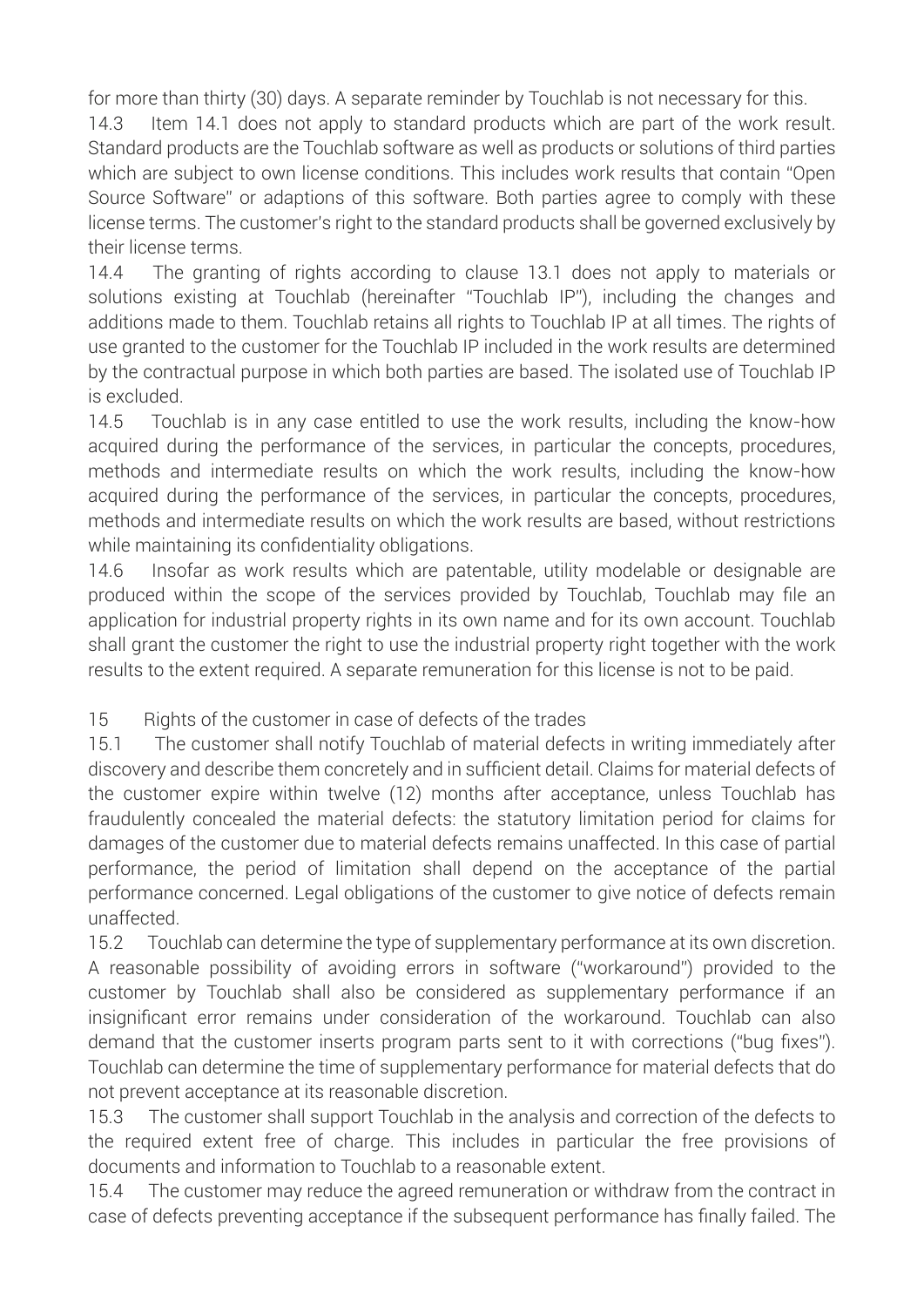final failure shall be determined by taking into account the complexity and circumstance of the remedy of the defect by Touchlab but shall not yet be assumed in every case after two attempts at subsequent performance have failed. The customer shall not be entitled to remedy the defects himself or to involve third parties. Clause 9 of these General Terms and Conditions shall apply to claims for damages by the customer.

15.5 Touchlab is not responsible for material defects which are based on faulty or incomplete service descriptions and requirements (e.g., in the form of specifications), concepts or faulty services of the customer of third parties used by him, which are specified by or approved by the customer. Touchlab is also not responsible for material defects insofar so trades were changed after their acceptance, unless the customer can prove that the defect is not a consequence of the change.

15.6 If the defectiveness is based on the use of defective third-party software which Touchlab uses for the purpose of providing the service and whose deficiency Touchlab is not allowed to remedy itself, Touchlab's obligation to remedy the deficiency consists in asserting the claims against the respective licensors.

15.7 The customer shall reimburse Touchlab for the expenses incurred due to unjustified notification of defects at the agreed prices in addition to the agreed remuneration.

16 Confidentiality and data protection

16.1 The Parties shall keep secret all confidential information of the other Party that comes to their knowledge within the scope of the cooperation, i.e., protect it with due care against unauthorized access. Unauthorized within the meaning of this provision are not the subcontractors and employees of Touchlab used in accordance with the contract. The parties undertake to include only those employees or third parties in the cooperation who have previously committed themselves to secrecy in a comparable form.

16.2 All information of a party – regardless of its form – which is marked in writing as requiring secrecy or whose need for secrecy clearly results from its nature, in particular trade and business secrets, shall be subject to secrecy. This also includes the conditions of the respective contract.

16.3 Information which the Receiving Party can prove to be either (i) generally accessible or has been, (ii) already in the possession of the Party without obligation to maintain secrecy, (iii) independently developed by another Party without use of confidential information or (iv) lawfully acquired the information from a third party who was not obligated to maintain secrecy shall not be considered confidential.

16.4 Touchlab will fulfil the agreed requirements of the customer regarding data protection and data security. Both parties shall observe the applicable data protection regulations, in particular those applicable in Touchlab and shall oblige their employees employed in connection with the contract to observe data secrecy, unless they are already under a general obligation to do so.

16.5 Insofar as Touchlab processes personal data within the scope of the provisions of its services according to this agreement, Touchlab will only act on behalf of and at the instruction of the customer. The parties make a separate written agreement on the processing of orders. In order to enable the customer to comply with his obligations under the data protection laws with regard to the use of the Touchlab platform by his users, the Touchlab platform contains a document which can be called up at any time during the registration process or otherwise and which contains a legally compliant data protection